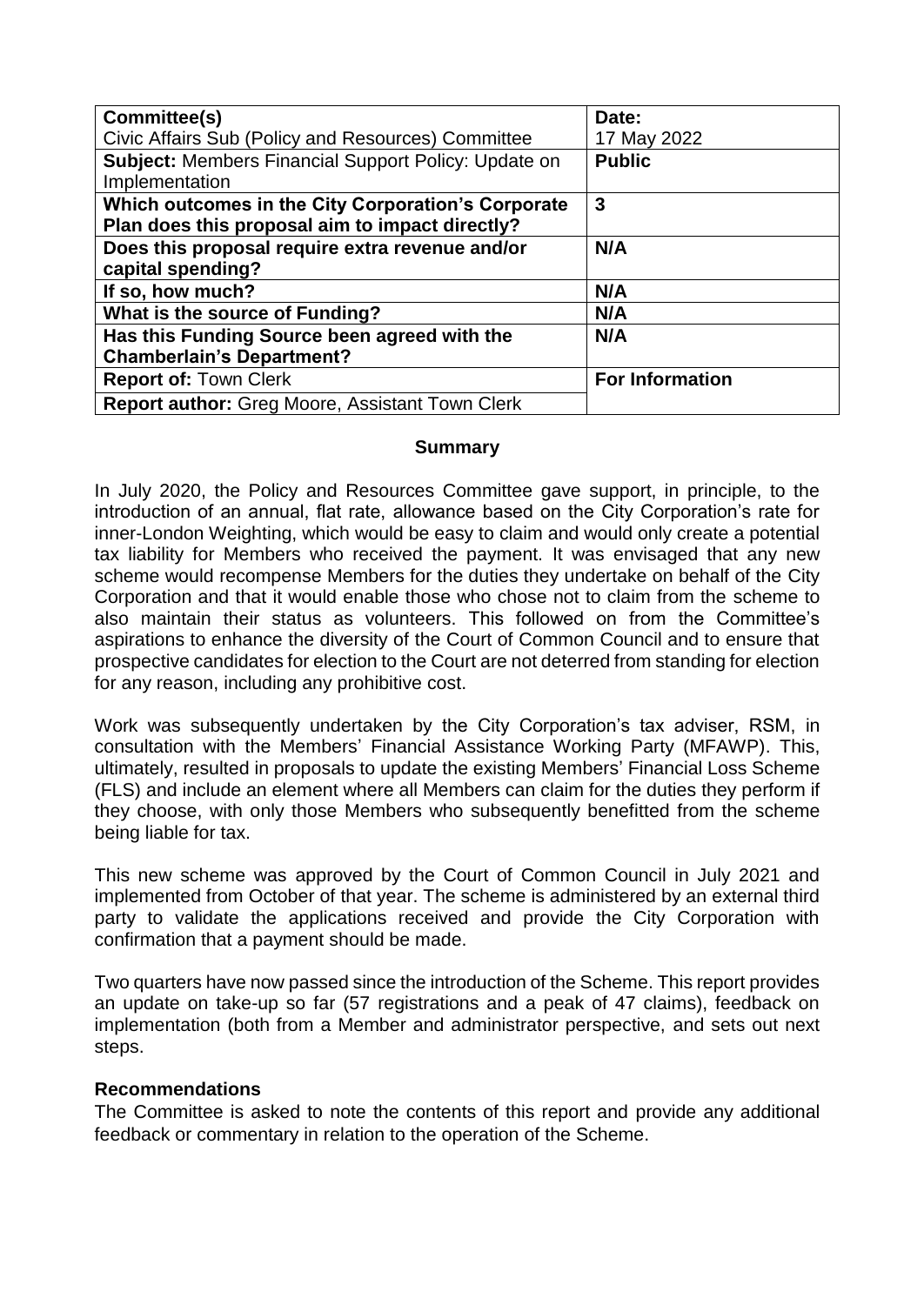# **Main Report**

# **Background**

- 1. The Policy and Resources Committee was keen to enhance the diversity of the Court of Common Council and to ensure that prospective candidates for election to the Court are not deterred from standing for election for any reason, including any prohibitive cost.
- 2. In keeping with this (and in line with recommendations of the Members' Diversity Working Party and the Tackling Racism Taskforce), the Committee gave support, in principle, to the introduction of an annual, flat rate, allowance based on the City Corporation's rate for inner-London Weighting, which would be easy to claim and would only create a potential tax liability for Members who received the payment. It was envisaged that any new scheme would recompense Members for the duties they undertake on behalf of the City Corporation and that it would enable those who chose not to claim from the scheme to also maintain their status as volunteers.
- 3. Activity was subsequently undertaken by the City Corporation's tax adviser, RSM, to work through potential tax and National Insurance implications of any scheme.
- 4. Given previous concerns about the narrative and title of the previous Financial Loss scheme, which focussed on hardship rather than having a more positive tone, the revised scheme has been renamed the Members Financial Support Policy (MFSP). The Policy has been separated into two parts. It retains the actual Financial Loss Scheme (FLS) element that has been in place since 2006 and now it includes a completely new section, the Extended Member Support Scheme (EMSS). It is the EMSS, which enables all Members to benefit if they choose, providing they meet the criteria. Entitlement to receive payment is not automatic and only arises once an application has been approved. Consideration was given to whether claims should be made on an annual basis; the Court determined that Members should have the ability to claim on a quarterly basis.
- 5. The sum of the maximum annual amount claimable has been set at £7,500 (up from £6,710.04, the London Weighting figure envisaged initially). This figure takes into account the cost of clothing required for City Corporation business and, in particular, its civic events. This follows HMRC's view that meeting the cost of clothing would create tax and National Insurance Contribution (NIC) charges.
- 6. The new MFSP as approved by the Court can be found [here.](https://www.cityoflondon.gov.uk/assets/About-us/members-financial-support-policy-november-2021.pdf)

### **Current Position and Issues of Note**

- 7. The new Scheme has been in operation now for two full quarters. A total of 57 Members have registered for the Scheme, with 38 claims made in the first quarter (Oct – Dec 2021) and 47 made in the second quarter (Jan – March 2022). Feedback has been almost universally positive, with any negative feedback being limited to tech-related issues in submitting the claim forms.
- 8. In keeping with the Court's desire for anonymity, claims are processed by a thirdparty (RSM) which receives and verifies claims forms. Payments are then administered by the City's Payroll team.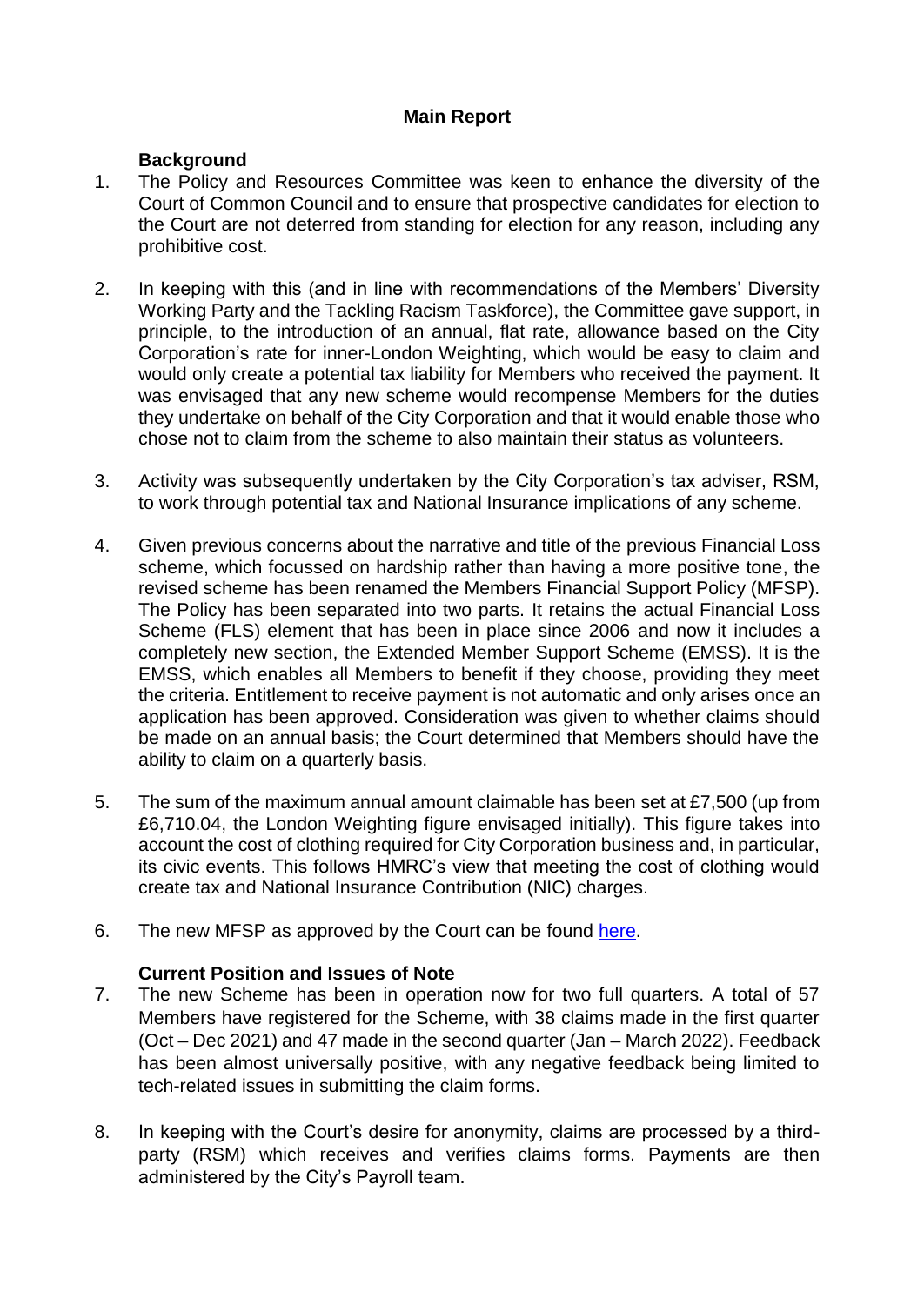- 9. In order to make a claim, Members need only complete a short form, confirming the quarter they are claiming for and a committee meeting which they have attended as a Member in the period. However, there have been some issues where Members have had difficulties sending forms and so have sent emails instead, which then causes some confusion with the third-party operator. Officers propose to explore with the third-party operator the creation of embedded forms within emails, to make the claim process smoother and more consistent for both parties.
- 10. There have also been several instances of claims being made well past the deadlines or, in some instances, for preceding quarters. This is understandable as the new system becomes embedded and most Members claim for the first time (particularly given the third-party interaction), so a pragmatic approach to claims is being taken for the current period. Continued communication and reminder emails to mitigate against this will be important; however, the Sub-Committee may need to consider a position in due course as to when cut-offs should be implemented, given the potential budgetary implications should retrospective claims be made across different budget years.

### **Next Steps and Areas of Exploration**

- 11. As well as the aforementioned work around communications and improving the claims form, it should be noted that support was previously expressed to the potential for Special Responsibility Allowances (SRAs) being introduced in due course, once the City-wide elections had taken place.
- 12. At Appendix 1 is the latest independent report from London Councils on the Remuneration of Councillors, which may be of interest. Clearly, the position of the Corporation is not directly analogous to a normal Local Authority and so careful consideration will be necessary in respect of identifying which positions, and to what level, remuneration should be applicable. For instance, Bridge House Estates is not able to contribute to costs as this would effectively be a trustee benefit, and the general position in charity law is that trustees may be reimbursed proper expenses incurred in running a charity but may not be remunerated for acting as trustee (unless expressly authorised, which is unusual). This point also applies to the City Corporation's sundry charitable funds. Work will be necessary to understand the legal and tax implications of any potential proposals, and Members may also wish to consider using an independent panel to make recommendations in that context.
- 13. One other area in which further work is now necessary is in respect of overnight accommodation (i.e., rooms not amounting to *living* accommodation, which are owned by the Corporation), attributable to an employee's or officeholder's (which would include paid Members) attendance at their permanent place of work. This is taxable and liable to NIC as earnings from the employment/office; however, there is an exception to this, where the employee reimburses the marginal cost of its provision. Further work is being undertaken to establish the marginal cost of providing a room to ensure, for example, that the maintenance costs are included in the rates charged.

### **Financial Implications**

14. Payments under the EMSS in recognition of the time spent and the duties performed are subject to Income Tax and NIC as employment income with the rates being